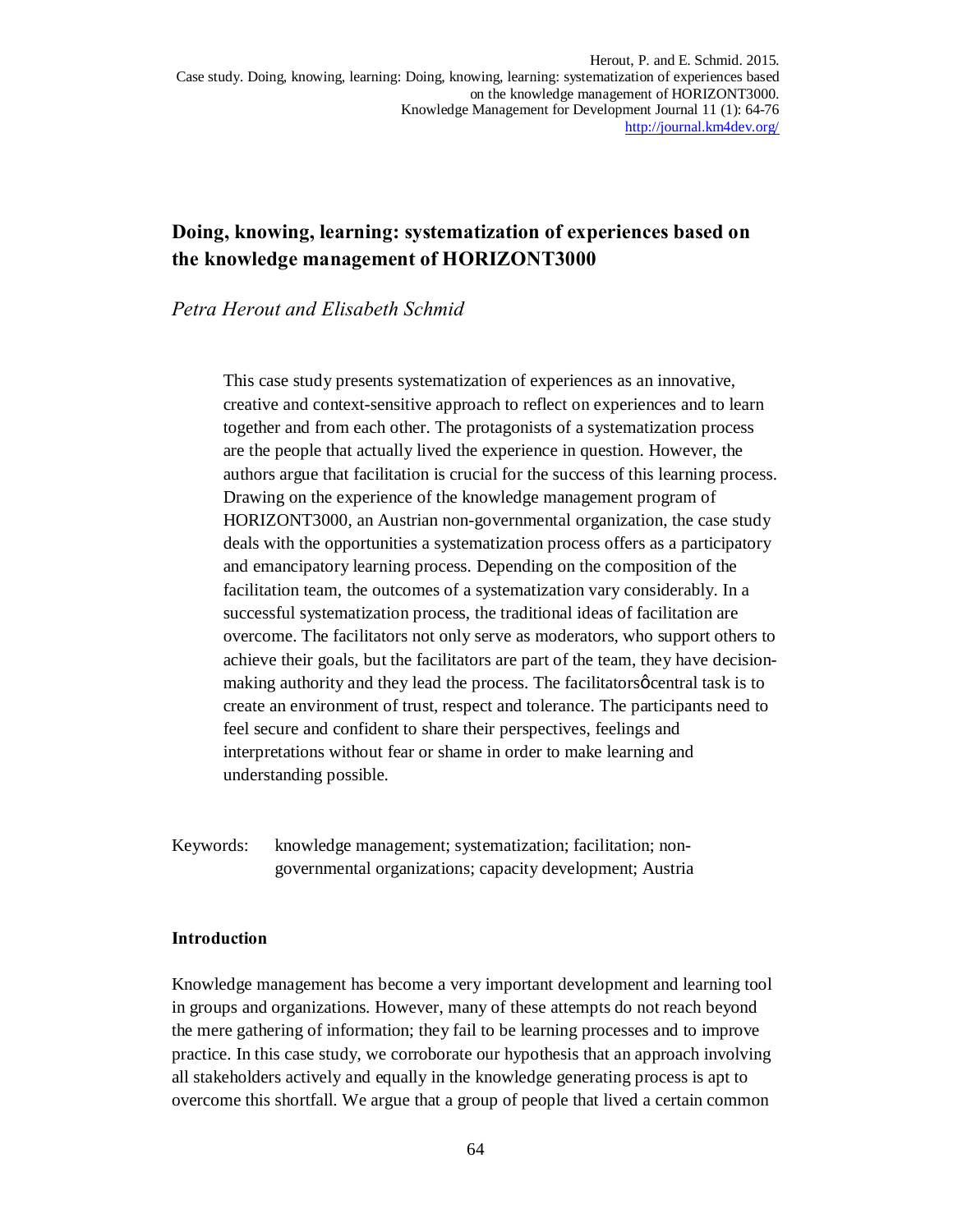experience can understand its experience through self-reflection and self-awareness. The insights obtained in such a way increase the disposition to change and improve practice. To unleash the full potential of this process we believe that facilitation is of crucial importance. We therefore try to analyse with this case study what differences can be found between external facilitation of a systematization process and facilitation by a team of people from the organization/team that has lived the experience to be systematized.

We base our arguments on a certain knowledge generating method: systematization of experiences<sup>1</sup> (Luger 2003). Contrary to the technical sound of its name, systematization of experiences is a thoroughly practical approach. It originates in Latin America and draws on ideas of the pedagogy of liberation of Paulo Freire (1973; 2004). Following Paolo Freire's principles, in a systematization process we assume that everybody is the expert of his/her own living conditions, of his/her own life, of his/her own experiences. Systematization focuses on the views, perspectives and interpretations of the group of people that lived a certain common experience. Through interaction and exchange, it is possible to put the pieces together and to generate a common understanding of the world we live in. Systematization considers the inner dynamic, the particular social, cultural, economic, historical and political context. It is an individual and collective learning process performed and facilitated by the stakeholders of the experience themselves.

In the Merriam-Webster Dictionary, we find the following definition of *facilitating*: 'to make (something) easier; to help cause (something); to help (something) run more smoothly and effectively. $\mathcal{C}$  In recent years, facilitation has become a renowned approach for accompanying group processes. According to Roger Schwarz:

*Group facilitation is a process in which a person whose selection is acceptable to all members of the group, who is substantively neutral, and who has no decision-making authority, diagnoses and intervenes to help a group improve how it identifies and solves problems and makes decision, to increase the group's effectiveness.* (Schwarz, 2005: 3)

In the present case study, we argue that key elements for the success of any systematization process are the ability and sensibility as well as the composition and role of the facilitators. Systematization demands facilitators with distinct soft skills and leadership qualities in a working environment where very personal issues tend to come up. They need to have an intuitive awareness for power structures and subliminal conflicts. Above all, the quality of the whole process changes depending on the facilitators being stakeholders or not, as we will demonstrate below.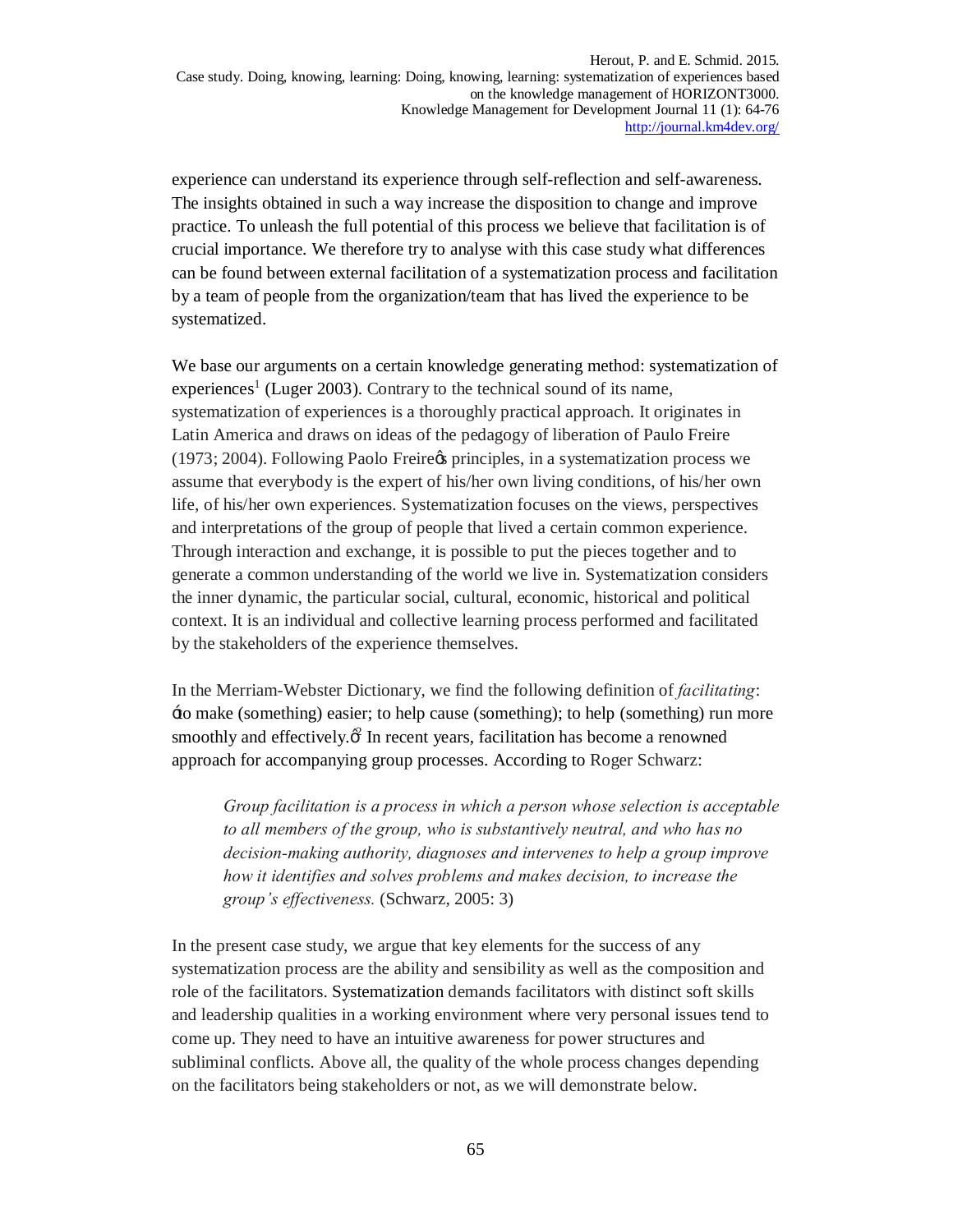The case study draws on evidence of HORIZONT3000 knowledge management program, which we describe in the first part of the paper. In the following part, we outline the main features of a systematization process. Subsequently, to verify our arguments we compare two cases of systematization processes focusing on the role of the facilitators. The first case describes an experience where the project management team chose an external facilitator who did not participate in the experience. The second case describes a systematization process with a facilitation team that actually formed part of the project. Additionally, an expert in systematization supported the facilitation team. We base our conclusions on a desk study of reports and documentation provided by HORIZONT3000. Furthermore, we interviewed experienced facilitators of systematization processes and drew on our own experiences as a co-facilitator of systematization processes (Elisabeth Schmid) and as a team member of a systematization facilitation team (Petra Herout)

#### **HORIZONT3000 Knowledge Management**

HORIZONT3000 is an Austrian development non-governmental organization (NGO) with eight Catholic member organizations<sup>3</sup>. HORIZONT3000 is mainly funded by the Austrian Government (Austrian Development Cooperation), the European Union, contributions of its member organizations, Liechtensteinischer Entwicklungsdienst (LED), as well as the Medicor Foundation.

HORIZONT3000 $\alpha$  core business is capacity development for local partner organizations. It is specialized in the monitoring and implementation of projects and in expert-sending to developing countries. HORIZONT3000 works closely with grass-roots organizations and its staff have profound knowledge of local circumstances in its partner countries all over the world. Its expertise is expressed by high-quality monitoring and project cycle management. HORIZONT3000 has wide experience with co-financing, open and active dialogue with the government and contributing to official development policies.<sup>4</sup>

Since the year 2010, HORIZONT3000 developed its knowledge management program KNOW-HOW3000, consisting of identification, capitalization, sharing and application of relevant experiences, good practices and success stories. HORIZONT3000 aims at fostering learning processes within its organization, its partner organizations and its network to support capacity development. Continuously reviewing actions within projects and programs and systematically capitalizing relevant experiences are important steps for internal learning processes and build the base for sharing experiences with others (HORIZONT3000, 2014). HORIZONT3000 attaches great importance to a participatory way of experience capitalization meaning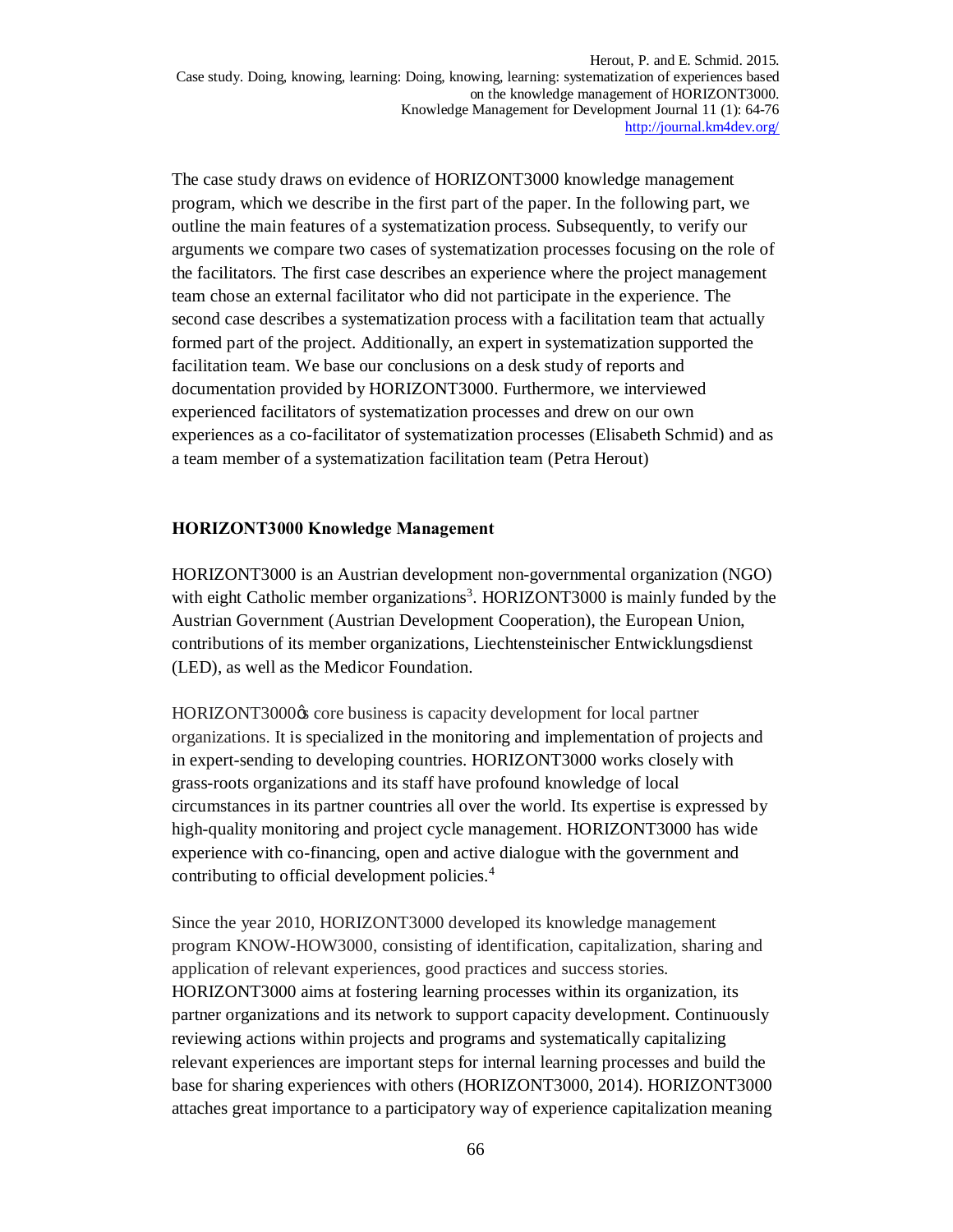that representatives of most or all stakeholders involved in an action/experience are integrated in the capitalization process.

One method used by HORIZONT3000 and its partner organizations to capitalize experiences in a participatory way is systemization of experiences. Over 20 experiences/good practices have been systematized since 2010. Impressed by the insights reported by the partner organizations, the team in charge of KNOW-HOW3000 decided to carry out a systematization on the process of design, implementation and steering of the KNOW-HOW3000 program itself. Petra Herout participated in this systematization process as a team member of the facilitation team.

### **Systematization of experiences: a participatory method of knowledge generation**

### **How to perform a systematization**

In a systematization process, we are looking at a common experience, a definable and delimited practice, usually a project. Not the extent or the success of the project are key but its *significance,* its potential to provide relevant information to learn from the practice. A preliminary condition of every systematization process is that the protagonists of the systematization must have participated in the experience in some way. This approach is often very contrary to the learning experiences in the educational establishment following Western traditions.

Many different actors developed, applied and adapted the method of systematization. Thus, there are slightly different ways to perform a systematization. In its knowledge management program, HORIZONT3000 refers to the method as described in the manual by Luger and Cisneros (Luger 2003) which consist of the following steps:

### *Preparation*

A systematization often challenges people<sub> $\&$ </sub> expectation about learning and working as a team. To avoid frustration the organization and the participants have to be aware of what they are getting into. The formal kick-off of a systematization process usually is a meeting or a workshop where the method and the process are explained thoroughly.

### *Step 1: The framework*

A systematization of experiences starts with the definition of its boundaries. In the framework, three questions are answered:

• What is the objective of the systematization?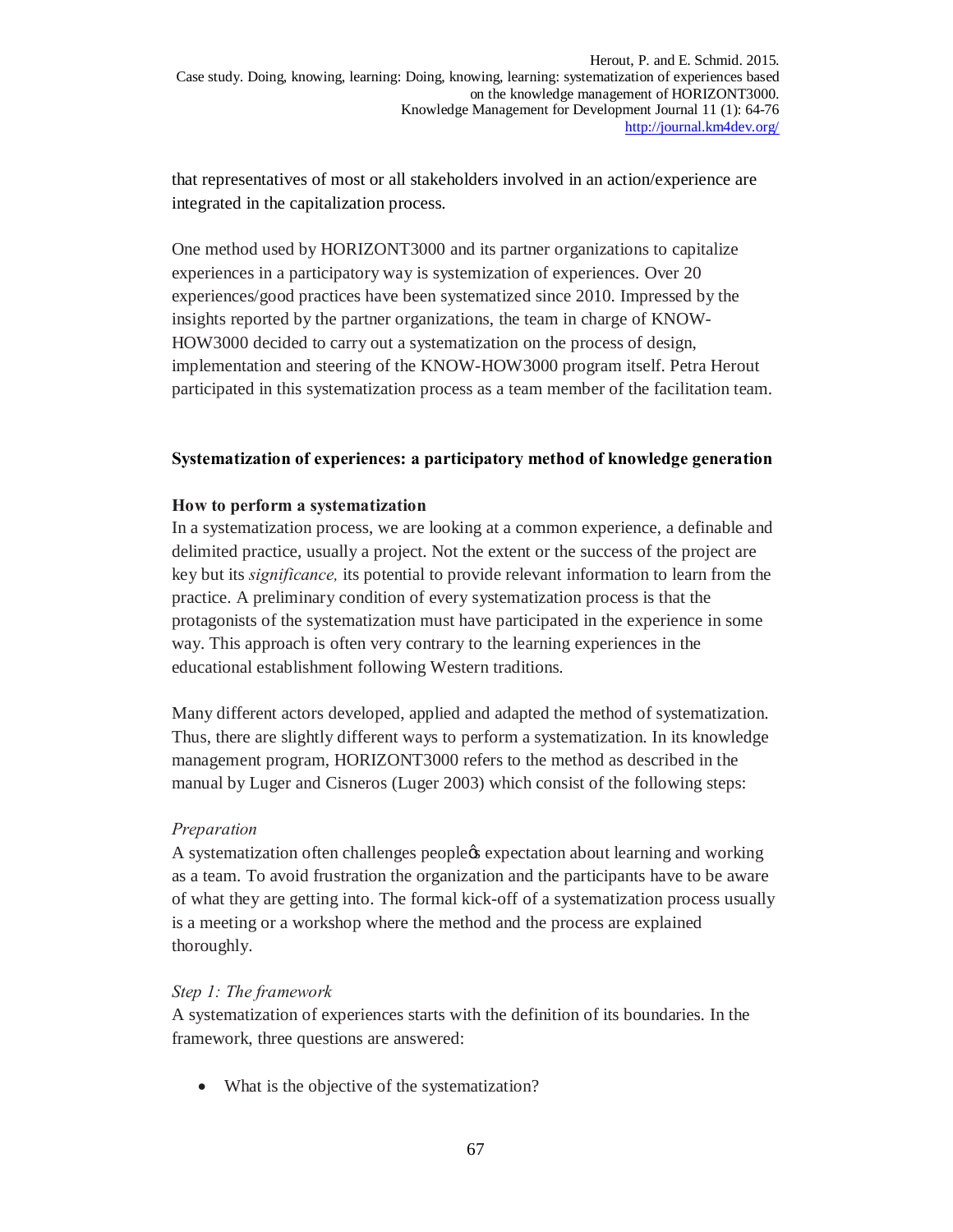- Which parts of the experience will be taken into account in the systematization process?
- What are the central questions? Under which perspectives do we want to look at the experience?

Depending on the issues emphasized in the framework, the composition of the group conducting the systematization will vary. Usually the group consists of the facilitation team and people who participated in the project at various stages and organizational levels. The more diversity in the group, the more perspectives may emerge and enrich the process.

### *Step 2: The context(s)*

The second step consists in identifying and describing the various relevant contexts. Although this step often devolves to a desk study and writing exercise, one should not forget to incorporate participants  $\phi$  opinions and views.

### *Step 3: The history of the experience; the actual course of the project*

The next phase involves biography work, telling and writing down the history/process. The group focusses on what happened and not on what was supposed to happen or what was planned to happen. The objective is to describe the experience from all stakeholders  $\varphi$  points of view, not to interpret and even less to judge or to evaluate.

# *Step 4: The critical analysis*

At this stage, the participants question, analyse and reflect on the experience. Why have we done what we have done? It is crucial to include a wide range of opinions and perspectives to identify key elements and to find turning points in the experience. These insights are the basis to derive valuable lessons learned.

### *Step 5: Sharing experiences*

An important step of the process is to share the findings and to seek dialogue and feedback. There are many different ways to do so  $\acute{o}$  in print, electronically via Internet or by using audio-visual media, etc. At best, the information in the book, video or website is a starting point for a better common practice.

### **Facilitating a systematization process**

What distinguishes systematization from other approaches is  $\pm i$  lis intention to disrupt the matrix of dichotomies that opposes subject and object that extends to opposites like: nature and culture; reason and emotion; academic knowledge and popular knowledge; handwork and headwork' (Fonseca Falkembach 2014: 13). Consequently, systematization as learning process tries to overcome the hierarchy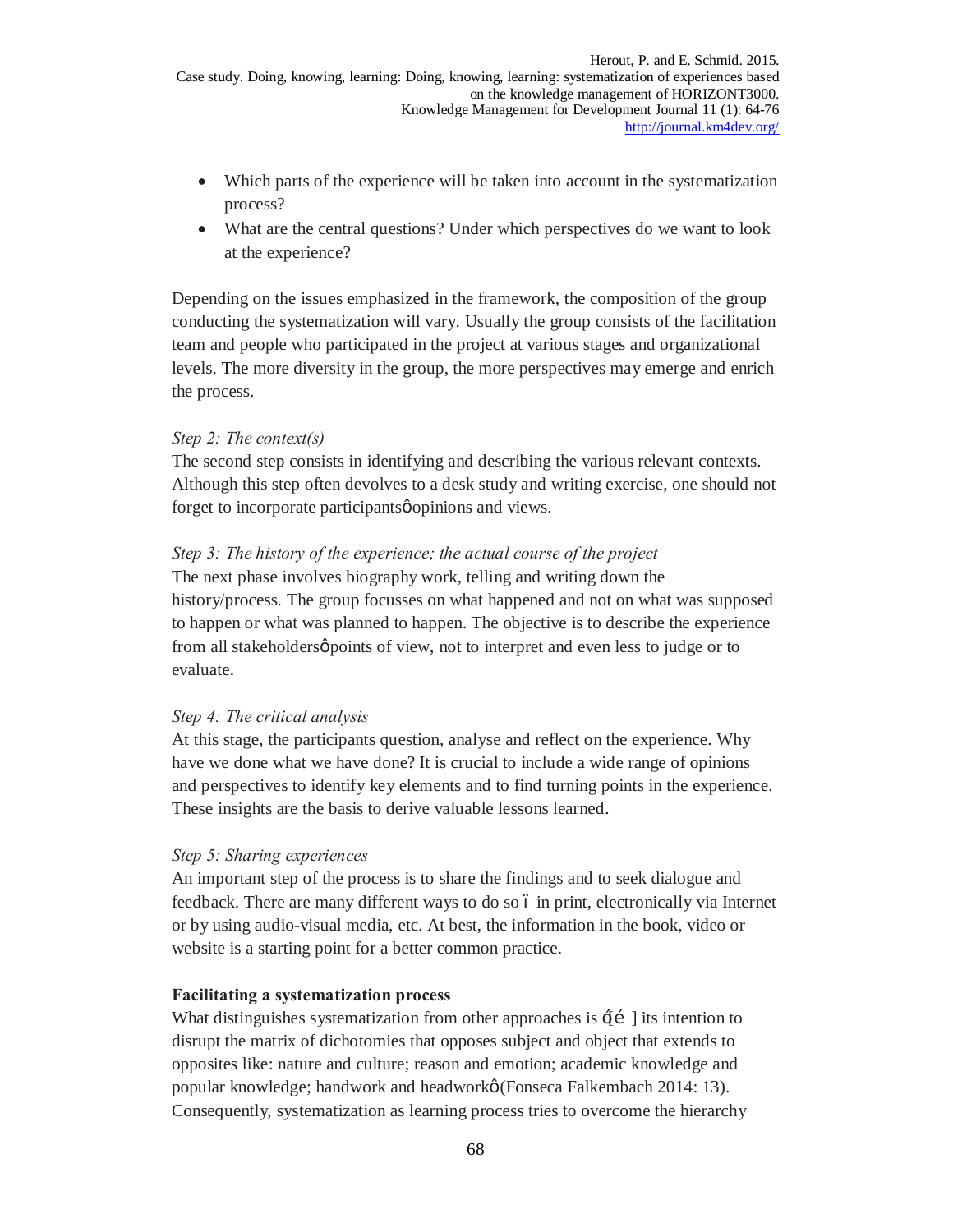between teacher and student, between analyser and provider of information. The point is to learn from each other. As mentioned above, the facilitators are stakeholders who were involved in the project to be systematized, they are equal among equals. However, it is the facilitator task to unleash the energy and the know-how of the group.

In this participatory process, one single person might provide facilitation. Usually, however, out of all participants, a group of three to five persons is selected to facilitate the systematization process. Although in most cases, an external consultant who knows the method and has experience in working with diverse and potentially conflicting groups supports the facilitator(s), we do not analyse his/her contribution. In our case study, we focus on the role of the facilitation team (or single facilitator) and the value added to the process whether this team formed part of the project to be systematized or not.

### **Two cases of facilitating systematization processes at HORIZONT3000**

At HORIZONT3000, the facilitation of systematization processes has varied significantly within the last ten years. We found systematization processes that were highly participative in their facilitation and others that were facilitated solely by an external consultant. The following two cases will demonstrate how group facilitation with the facilitators being stakeholders of the experience differs from a mainly external facilitation of a systematization process.

### **External facilitator**

#### *Step 1: The framework*

The project managers elaborated the systematization framework (topic, key aspects, etc.), prepared terms of references for the facilitation of the systematization process and searched for a facilitator. The external consultant proposed a methodology for the process.

#### *Step 2: The context(s)*

The external facilitator retrieved and described the context of the project/experience.

#### *Step3: The history of the experience; the course of the project*

The external consultant revised existing project documentation, prepared and facilitated group discussions with different project stakeholders to retrieve the history/process and conducted individual interviews. She elaborated time-lines of the experience/project based on information retrieved.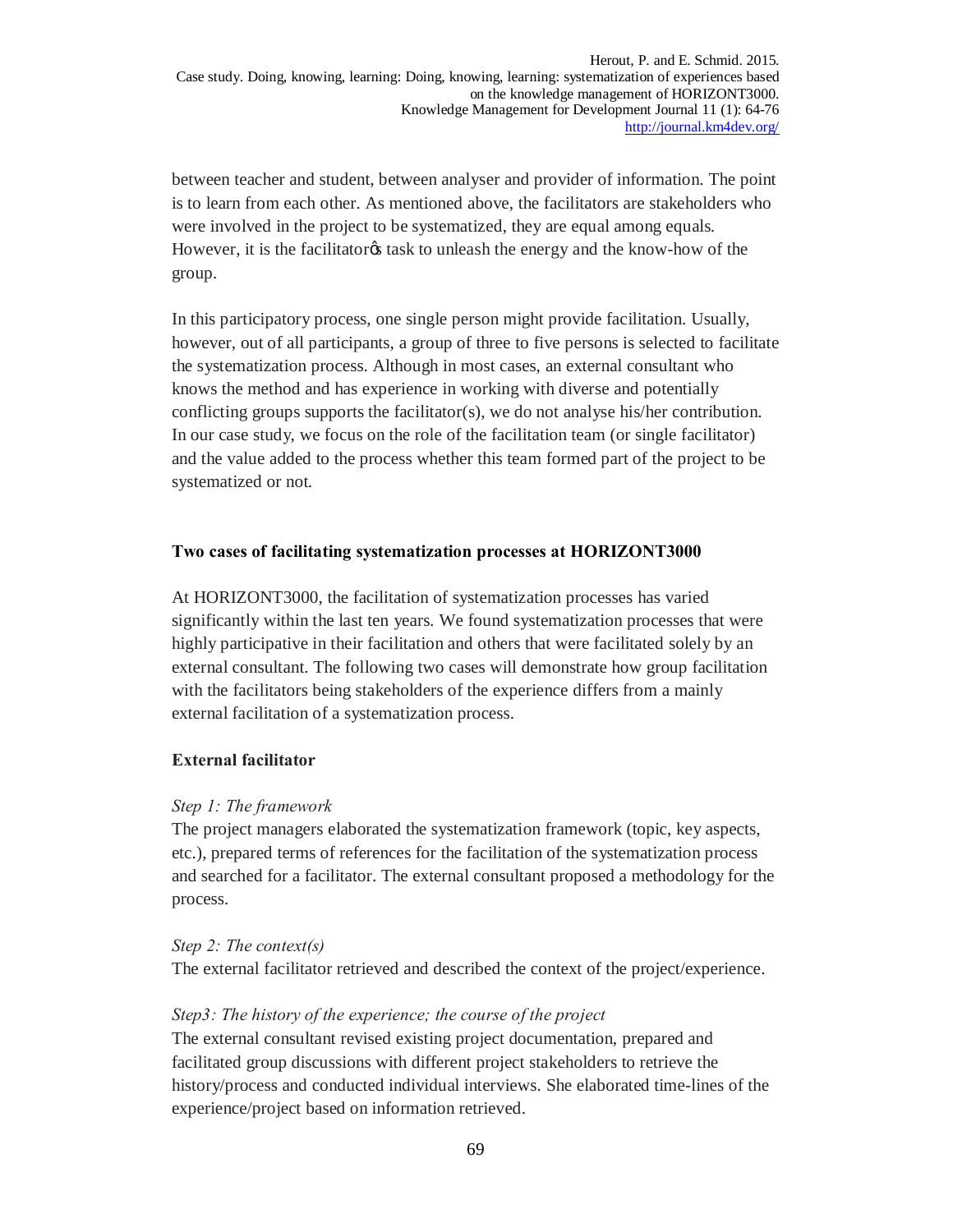### *Step 4: The critical analysis*

The external facilitator prepared and facilitated group discussions to analyse the findings. Based on this analysis, she elaborated recommendations and conclusions and documented them.

### *Step 5: Sharing experiences*

As a last step, the external facilitator compiled the systematization report and presented it to the project team and management of the organization. The organization was discussing the findings with the facilitator and internally. No major sharing of recommendations took place.

The **advantage** of this form of facilitation is that representatives of the project team and stakeholders need relatively few resources for conducting the systematization process as they only participate in workshops, give interviews and give feedback on conclusion and findings.

The **disadvantage** is that the project team and stakeholders still act as 'source of informationg and not as  $\div$ collectorg and  $\div$ main analysts. $\varphi$  Even though the project team and representatives of the project stakeholders retrieved and analysed the process themselves in workshops, the organization did not perceive the ownership of the systematization process, as the external facilitator chose the methods, questions and group constellations and bestrode the structure and format of the final systematization report. Consequently, the project team and the management did not take up all conclusions and recommendations and hardly shared the lessons learned that were gathered.

# **Facilitation team of the organization, with guidance from external facilitator**

### *Preparation*

The project team searched for a facilitator for a systematization process and presented the scope of the experience to be systematized to him. Guided by the external facilitator, a facilitation team with representatives of different organisational units (including management) was built. The external facilitator was part of the facilitation team for the systematization process.

*Step 1: The framework*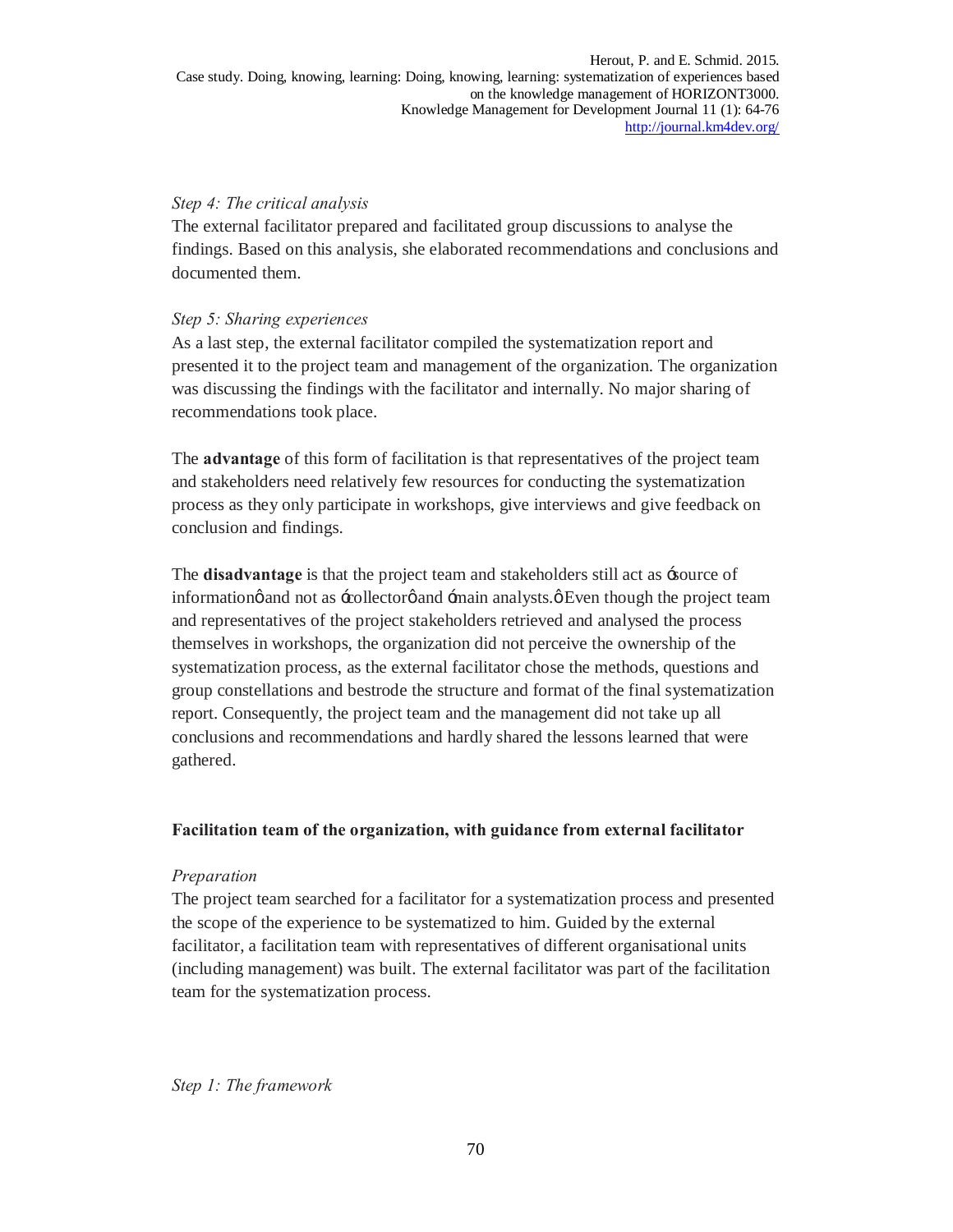Guided by the external facilitator, the facilitation team decided on the experience they wanted to systematize. Together they elaborated the systematization framework and chose which stakeholders needed to be involved in the process. The external facilitator proposed a structure for the systematization report, which was arranged to be a  $\exists$ ivingø document fed by all facilitation team members.

#### *Step 2: The context(s)*

The facilitation team divided the task of retrieving and describing the different contexts of the experience according to their role within the project. Each facilitation team-member contributed his/her description of contexts to the living document of the systematization report.

#### *Step3: The history of the experience; the course of the project*

The external facilitator guided the facilitation team in finding and defining the appropriate questions for retrieving the history of the project. The team then decided to use workshops, individual interviews and document revision as methods for this step. The facilitation team divided the work for document revision, conducting interviews and planning workshops. The external facilitator co-moderated the workshops so that the other facilitation team-members could participate in the discussion while also facilitating the workshop. The facilitation team compiled the outcomes and documented the history guided by the external facilitator who helped to find a structure for the history. The systematization framework was slightly adjusted by the team.

#### *Step 4: The critical analysis*

Similar to step 3, the team planned and prepared various workshops for critical analysis with representatives of different project stakeholders. The documented history of the project was presented to the workshop participants and served as base for the analysis. The external facilitator guided the facilitation team in determining questions and methods for workshops and moderated the workshops. The facilitation team compiled and documented the outcomes of the critical analysis. Based on outcomes of the workshops, the facilitation team elaborated conclusions and recommendations. The external facilitator guided them regarding the structure of the documentation.

#### *Step 5: Sharing experiences*

The facilitation team presented the conclusions and recommendations to the project team and stakeholders as well as to representatives of other organisations having made similar experiences. After a thorough discussion, the facilitation team elaborated the final systematization report and presented outcomes to the project team and organization. A sharing document (summary of systematization) was produced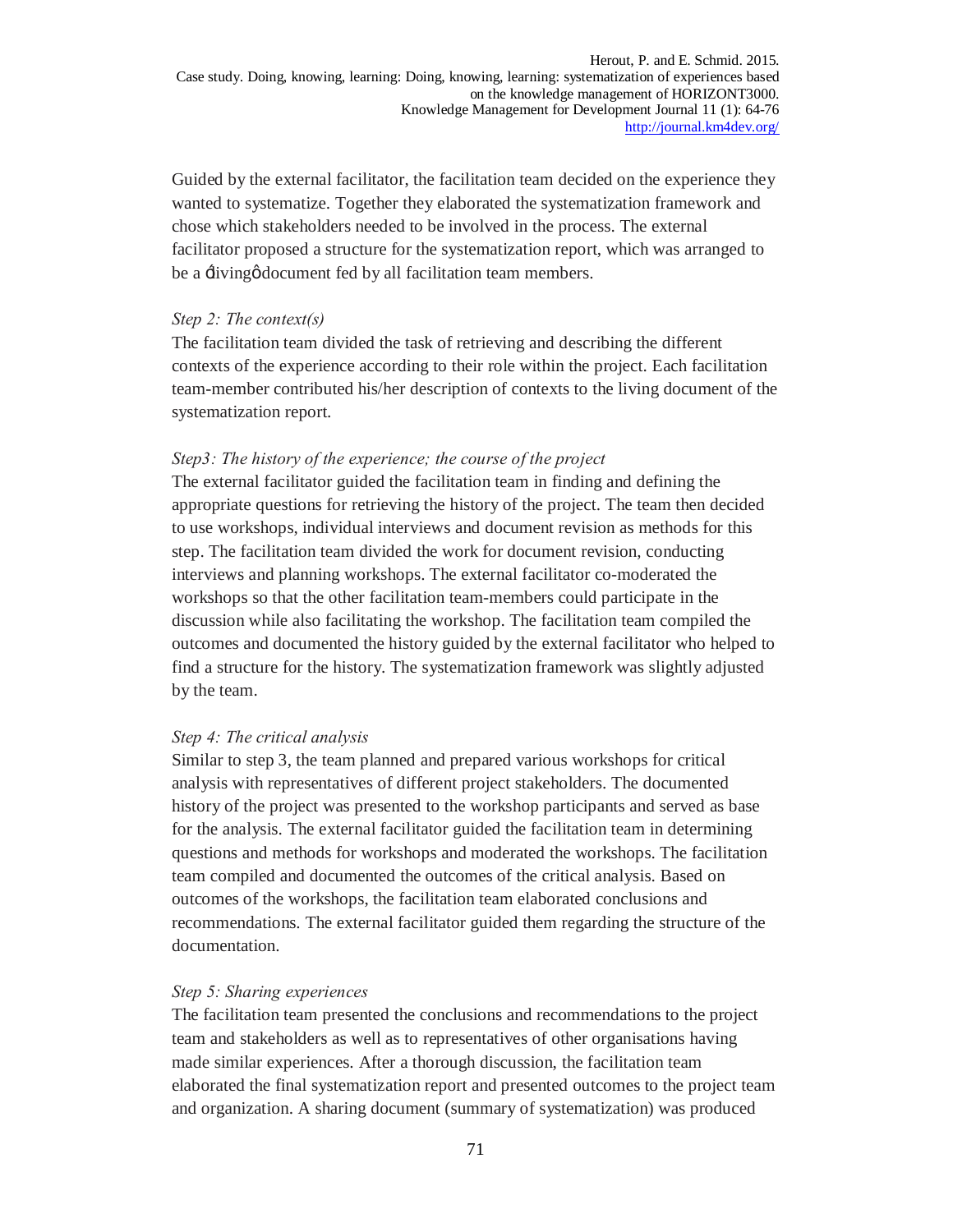and disseminated to interested people. Most of recommendations that arose from the systematization were integrated into project work and the organization even before the final systematization report was produced.

The **advantage** of this form of facilitation is that the project team itself can act as collector and analyst of information increasing the chance that recommendations – elaborated by the team 6 are taken on by the organization. The facilitation team gets to know and understands the organization/project in depth and from another perspective as it gathers, hence listens to, stories/comments directly.

The **disadvantage** of this type of facilitation clearly is that the facilitation team needs a considerable amount of time and resources for the systematization. Further, the fact that the facilitation team wears two hats 6 facilitating and partly participating in the systematization process  $\acute{o}$  can influence or even bias the discussions.

### **Conclusions**

Systematization is simple, but it is not easy. As a participatory method, it depends on the people. It depends on the participants o willingness to share experiences, feelings, views and on their ability to question and to explore. Since systematization does not end with the analysis but aims at improving the practice, it is equally important that the participants have the need to learn and are willing to learn and are able to introduce changes.

In the cases described above it becomes obvious that the facilitators influence decisively the possible benefit from the participants  $\phi$  expertise and the potential of knowledge generation and learning. Based on our analysis of the HORIZONT3000 knowledge management program, the following lessons learned on how to facilitate a systematization process can be drawn:

#### **Creating an atmosphere of openness and tolerance**

Systematization is subject to the quality of the inputs and analysis of the participants. A systematization process implies nothing less than a reflection about onegs identity, or at least about some aspects of it. In such a setting circumstances can become very personal and even intimate. Only if the facilitation team achieves to create a secure space the participants will be able to express themselves truly. We believe that an atmosphere of openness and tolerance is the core condition for every systematization process. The participants need to know or rather they need to feel that their experiences are taken seriously, that their views are valued and that their perspectives are respected.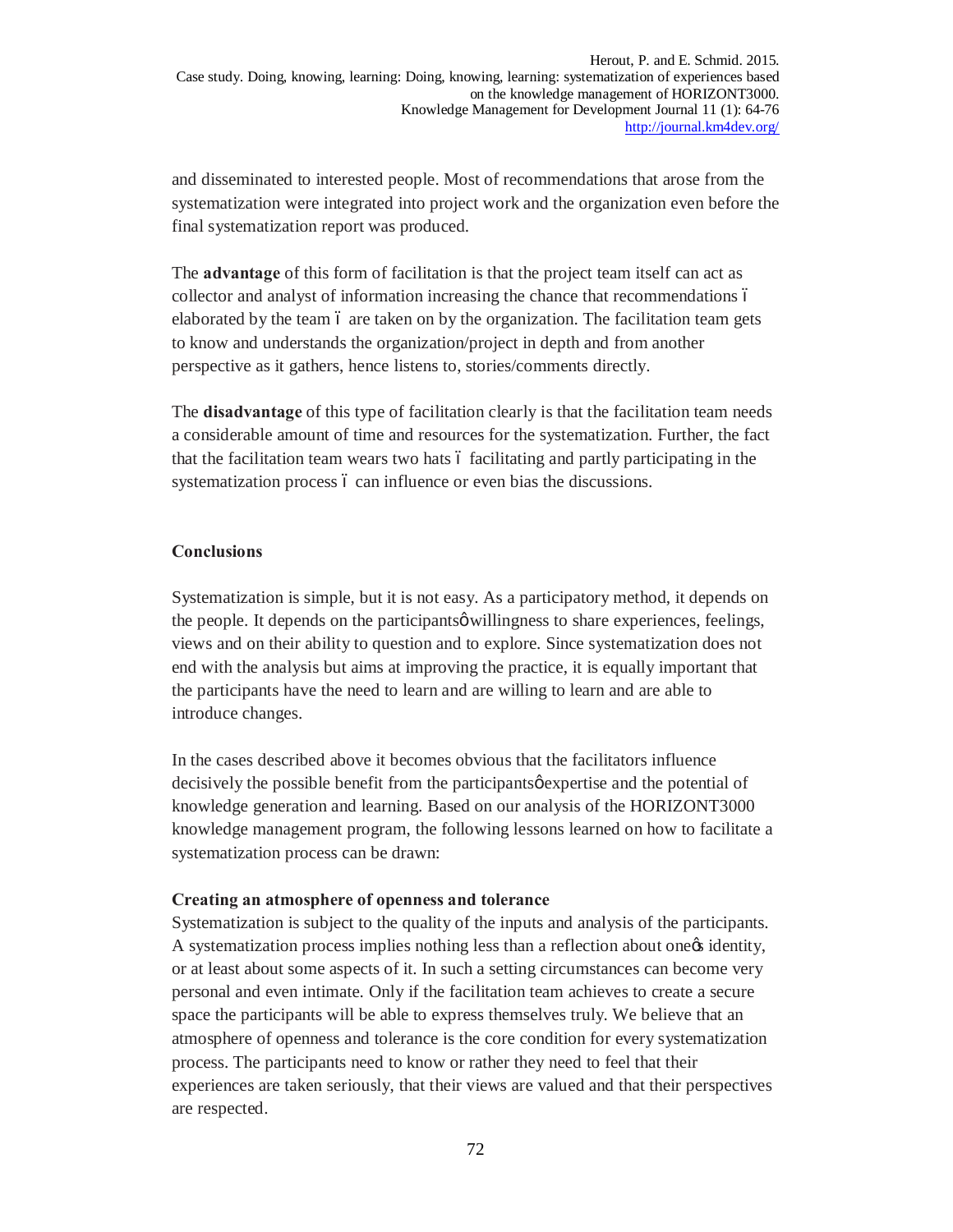According to HORIZONT3000 $\alpha$  experience, the soft skills of the facilitator team are crucial for a successful systematization process. An apt facilitator shows professionalism, empathy, authenticity and integrity. He or she cares about people and their opinions. Rather than distributing tasks, he or she allows time for relationship building.

One might correctly argue that the above-mentioned characteristics are true for any facilitator in any process. In HORIZONT3000 knowledge management program however, we noticed that a systematization process is virtually pointless if these conditions are not given or cannot be achieved. Without trust and mutual respect, the participants will not disclose the process accurately and there will be no meaningful reflection and analysis of the learning experience.

#### **Generating commitment and empowerment**

In a systematization process, the facilitators overy distinct social skills are essential but not sufficient. In some of the systematizations in the HORIZONT3000 knowledge management program 6 one of them being the case described above 6 a key condition for a systematization process was neglected. With the dubious argument of buying time, the respective project team engaged an external facilitator to guide the systematization. Even though the facilitator might have had all soft skills necessary, she had one irresolvable shortcoming: she had not lived the experience.

Naturally, even a facilitator who has not participated in the experience can draw conclusions and make more or less valid suggestions for improvement. The difference does not lie in the ability to formulate lessons learned but in the quality of these findings and the acceptance by the people concerned. In the HORIZONT3000 knowledge management program, we noticed a significant difference if the facilitators were part of the experience or not when it came to improving the practice.

Following Paulo Freire $\alpha$  arguments, learning is the process of awareness raising of onegs own history, of onegs own experiences, rather than absorbing ready-made, definitive answers. As learning and knowledge generation and ultimately improving practice in the spirit of Paulo Freire are the goals of a systematization, it becomes clear why the facilitators are not supposed to stand outside and above any other participant. They are part of the whole, only they perform the additional task of *leading* the process.

In the case described above where the facilitation team consisted of different stakeholders, it was much easier to create commitment of the participants to change and to improve practice. In an effective and truly successful systematization process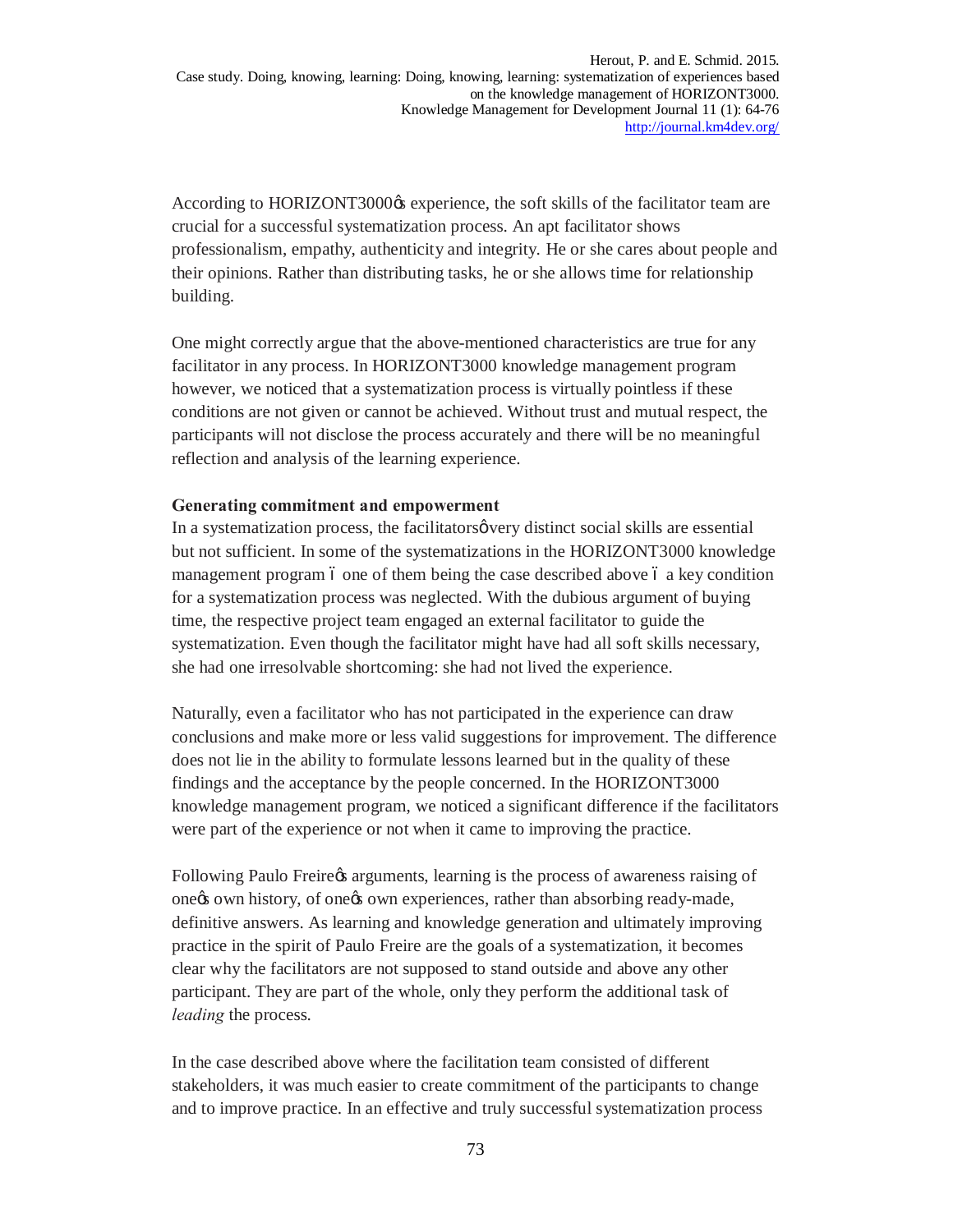the power of the facilitators leads to the empowerment of the participants. Power is the precondition to make things happen and having the willingness and competence to act is the core qualification to improve our lives.

### **Composition of the facilitation team**

Therefore, it is worthwhile to spend some thought on who shall form part of the facilitation team. Besides having strong social skills and having participated in the experience, the ideal facilitator team comprises 3-4 people of the organization/project, representing the different stakeholders of the experience/project to be systematized. Experience has shown at HORIZONT3000 that members of the facilitation team need to be given time to take on this task.

In practice, it is useful to integrate the management of the organization performing the systematization into the facilitation team. When management is part of the facilitation team, recommendations are more easily integrated into an organization's work. If time constraints of management do not allow for being represented in the facilitation team, it is crucial to integrate management in the development of the framework and the critical analysis stage. When the management together with the other participants analyse the experience, there is no need to convince each other about changes.

#### **Know-how of the facilitation team**

Everyone regardless of his or her education or social position can participate in facilitating systematization. However, there is special know-how required. Above all, the disposition of the participants to learn and to improve is essential. All other skills can be acquired in the process, or the respective tasks can be distributed to members who have the competences.

A facilitation team should bring along knowledge in process facilitation, leadership qualities, and writing skills. It is important that the facilitation team has a basic understanding of the method and that at least one person comprehends the method thoroughly. That person can dedicate him- or herself to focusing on the application of the method and being an authority on it. How does a systematization work? Why do we perform a systematization (rather than an evaluation, for instance)? What kinds of results can a systematization deliver? What is expected from the participants? What are the limitations of the method? This knowledge is important for the elaboration of the framework, as well as to adjust the expectations of the participants. If this knowhow does not exist within the organization, an external facilitator taking on the role on guiding on the method should complement the team as in the case described above. It would even be good to have conflict management/resolution skills within the team in order to allow for an atmosphere of trust if old conflicts arise during the retrieving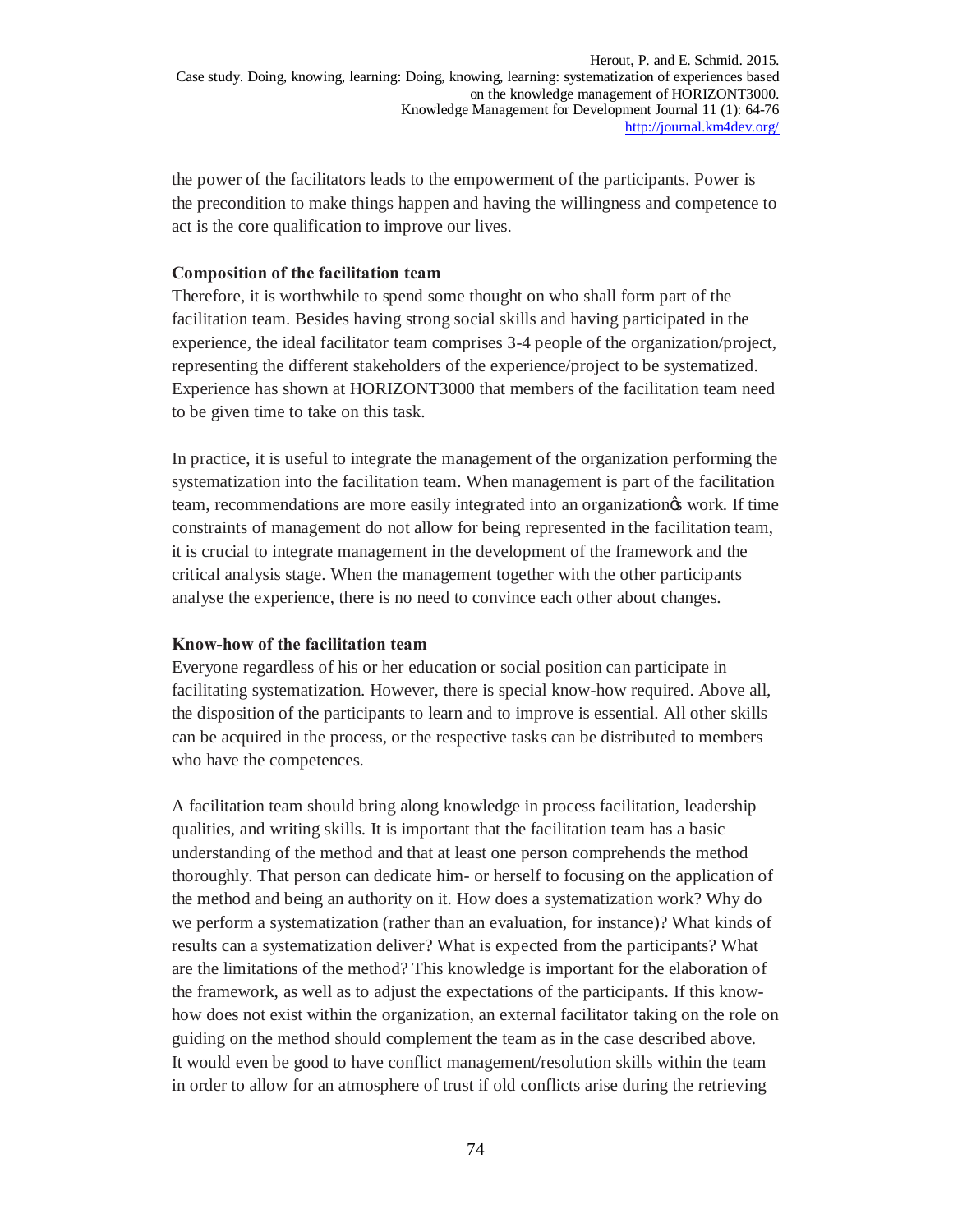the history and analysis step. However, nobody of the facilitator team should have been part of any conflict that existed in the experience to be systematized.

Additionally some of the participants need to have knowledge in interviewing, data collection and organization/documentation. The amount of information gathered in a systematization process is considerable, and the accurate procession of the information helps to reach the objective of the systematization efficiently. It is the responsibility of the facilitators to distribute the tasks taking advantage of the skills and the knowledge of the participants.

The merit and the achievement of a systematization always depend on the people. We conclude that a successful and wisely decided facilitation team can add great value to knowledge generation and learning within an organization or a project and lead to a higher chance of taking on recommendations and lessons learnt.

### **References**

Fonseca Falkembach, E.M. and W. Frantz (2014) 'Sistematización, creación de conocimiento, epistemologías no eurocéntricas $\alpha$ , America Latina en Movimiento: Educación popular: vigencia y desafios 499, 9-14

Freire, P. (1973) Pädagogik der Unterdrückten. Bildung als Praxis der Freiheit, Rowohlt Taschenbuch Verlag: Reinbeck bei Hamburg

Freire, P. (2004) Pedagogy of hope: reliving pedagogy of the oppressed, Continuum Publ.: New York

HORIZONT3000 (2014) Experience Capitalization Process, http://www.knowhow3000.org/download/experience\_capitalization/ExpCapProcess/E NG\_AUT\_OTH\_Experience%20capitalization%20process\_2014.pdf [2015/03/27]

Jara Holliday, O. (2012) Sistematización de experiencias, investigación y evaluación: axproximaciones desde tres ángulos, The International Journal for Global and Development Education Research (1), 56-70

Luger, A. and D. Cisneros (2003) Aprendiendo de nuestras experiencias. Manual de sistematización participativa, HORIZONT3000 and Abya Yala: Quito

Luger, A. and L. Massing (n.d.) Learning from our experience. A guide to participative systematisation, HORIZONT3000: Vienna

Koppensteiner P. and T. Vogel (2012)  $\pm$ KNOW-HOW3000 ó Insights from a practitioner<sub>%</sub> perspective on knowledge management<sub>®</sub> In: Networks for Prosperity. Connecting Development Knowledge Beyond 2015, UNIDO: Vienna, 122-129